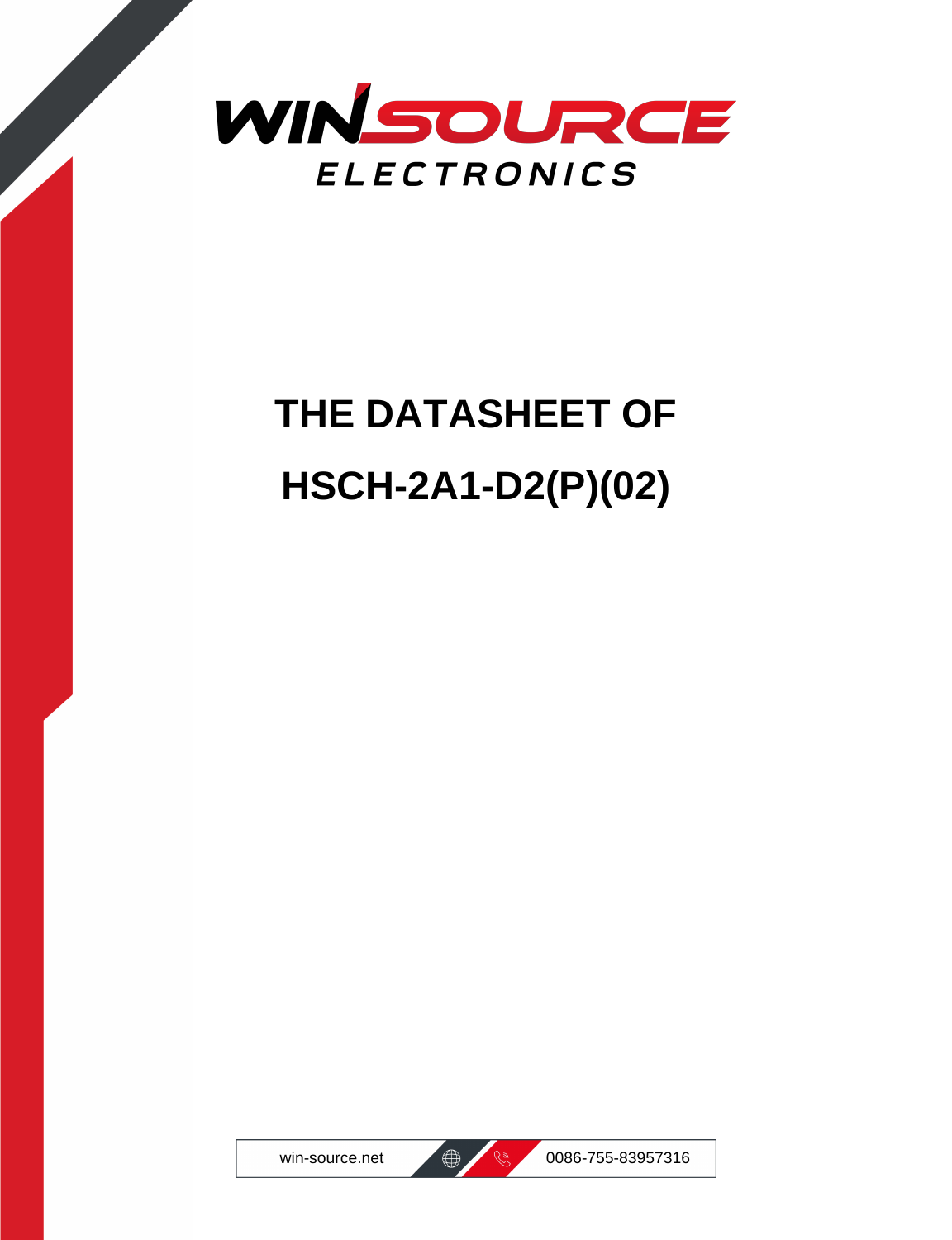# **SC Type Fiber Optic Connectors**

HSC Series



#### ■**Features**

#### **1. IEC, JIS standard compliant and intermateability test certified.**  Comply with IEC 61754-4 and JIS C 5973(F04).

SC intermate test by NTT certified connector.

#### **2. Flame resistant**

Satisfies flammability rating UL94V-0.

#### **3. Three types of Duplex SC connector**

Available in following types; Flexible F type – Floating mechanism and comply with ANSI standards. Rigid F type – 12.7mm spacing between the fibers, low profile and compatibility with the flexible F-type. Rigid H type – 8.5mm spacing between the fibers and for high density applications.

#### **4. Simplified plugs and receptacles**

Small size (23.8 mm plug length). SC simplified plug is designed for equipments inside connection.Comply with IEC 61754-4-1.

**Terminators**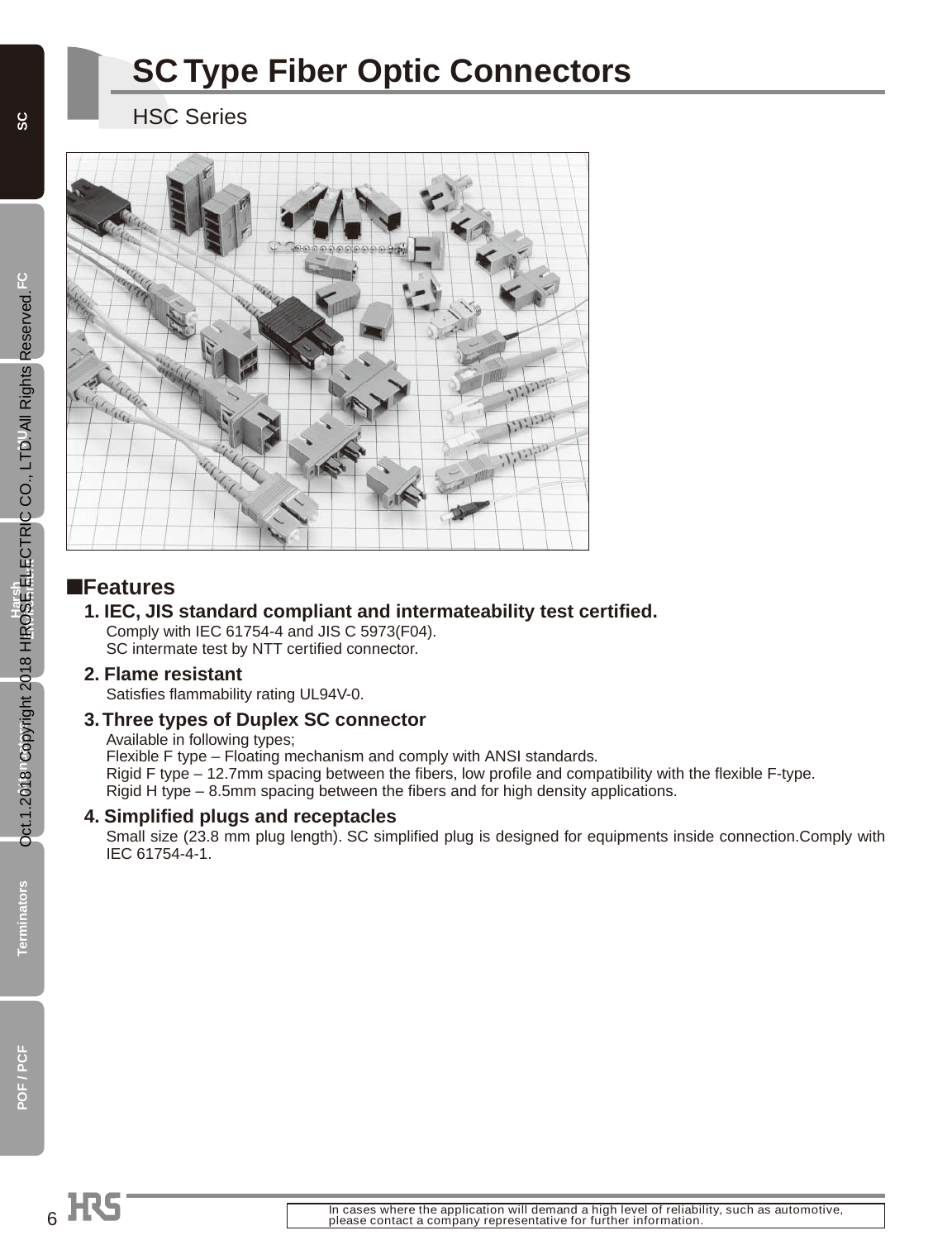# ■**Product Specifications**

| Ratings                          |                                             |      | $-25^{\circ}$ C to $+70^{\circ}$ C<br>Operating temperature range                                                | Storage temperature range | $-25^{\circ}$ C to $+70^{\circ}$ C                 |                                                                                                                              |  |  |
|----------------------------------|---------------------------------------------|------|------------------------------------------------------------------------------------------------------------------|---------------------------|----------------------------------------------------|------------------------------------------------------------------------------------------------------------------------------|--|--|
| Item                             |                                             |      | Test Method (IEC 61300)                                                                                          |                           |                                                    | Specifications                                                                                                               |  |  |
|                                  | (SM)                                        |      | Wavelength 1310nm (LD)                                                                                           |                           | 0.5dB max. (PC, AdPC, APC)                         |                                                                                                                              |  |  |
|                                  | <b>Insertion Loss</b>                       | (GI) | Wavelength 1310nm (LED)                                                                                          |                           | $0.3$ dB max. (PC)                                 |                                                                                                                              |  |  |
| Characteristics<br>Optical       | (SM)<br><b>Return Loss</b>                  |      | Wavelength 1310nm (LD)                                                                                           |                           | 22dB min. (PC)<br>60dB min. (APC)                  | 40dB min. (AdPC)                                                                                                             |  |  |
|                                  |                                             | (GI) |                                                                                                                  |                           | 22dB min. (PC)                                     |                                                                                                                              |  |  |
|                                  | Engagement and<br>Separation force          |      | Measured with corresponding connector.                                                                           |                           | Simplex plug<br>Duplex plug                        | Engagement force: 19.6 N max.<br>Separation force: 19.6 N max.<br>Engagement force: 39 N max.<br>Separation force: 39 N max. |  |  |
| Mechanical Characteristics       | Ferrule withdrawal force                    |      | Extract zirconia gauge 2.499 $\pm$ 0.0005 mm dia from split<br>sleeve.                                           |                           | Copper alloy split sleeve<br>Zirconia split sleeve | 2N to 5.9N<br>2N to 3.9N                                                                                                     |  |  |
|                                  | Cable retention<br>(Straight pull)          |      | 89N tensile load for one minute.                                                                                 |                           |                                                    | 1) Insertion loss fluctuation after test: 0.2dB max.<br>2) No visible damage, dislocation of clamp or cable.                 |  |  |
|                                  | Durability<br>(cycles, mating/un-mating)    |      | 1000 times                                                                                                       |                           |                                                    |                                                                                                                              |  |  |
|                                  | Vibration                                   |      | Frequency: 10 to 55 Hz, single amplitude of 0.75 mm,<br>2 hours in each of the 3 axis.                           |                           |                                                    |                                                                                                                              |  |  |
|                                  | Shock                                       |      | Acceleration of 981 m/s <sup>2</sup> , 6 ms duration,<br>half sine shock pulse, 10 cycles in each of the 3 axis. |                           |                                                    | 1) Insertion loss fluctuation after test: 0.2dB max.                                                                         |  |  |
| Environmental<br>Characteristics | Humidity<br>(Temperature/ humidity- cycles) |      | $-10^{\circ}$ C to $+65^{\circ}$ C, humidity: 90% to 96%<br>10 cycles                                            |                           |                                                    | 2) No visible damage, cracks or part dislocation.                                                                            |  |  |
|                                  | Change of temperature                       |      | $-40^{\circ}$ C to $+75^{\circ}$ C 42 cycles<br>(Complies with Telcordia standard GR-326-CORE)                   |                           |                                                    |                                                                                                                              |  |  |
|                                  | Dry heat                                    |      | 240 hours at 85°C                                                                                                |                           |                                                    |                                                                                                                              |  |  |
|                                  | Cold                                        |      | 240 hours at -25°C                                                                                               |                           |                                                    |                                                                                                                              |  |  |
|                                  | Salt mist                                   |      | 48 hours in a 5% concentration of salt mist                                                                      |                           | No significant corrosion.                          |                                                                                                                              |  |  |

# ■**Materials**

Oct.1.2018 Copyright 2018 HIROSE ELECTRIC CO., LTD. All Rights Reserved. Oct.1.2018 Copyright 2018 HIROSE ELECTRIC CO., LTD. All Rights Reserved.

| Part                       | Material                      |
|----------------------------|-------------------------------|
| Simplex plug housing       | Synthetic resin               |
| Spring                     | Stainless steel               |
| Ferrule                    | Zirconia                      |
| Simplex adapter housing    | Synthetic resin or Zinc alloy |
| 4-position adapter housing | Synthetic resin               |
| 5-position adapter housing | Synthetic resin               |
| Receptacle housing         | Zinc alloy                    |
| Split sleeve               | Zirconia or Phosphor Bronze   |
| Dust cap                   | Synthetic resin               |

**SC**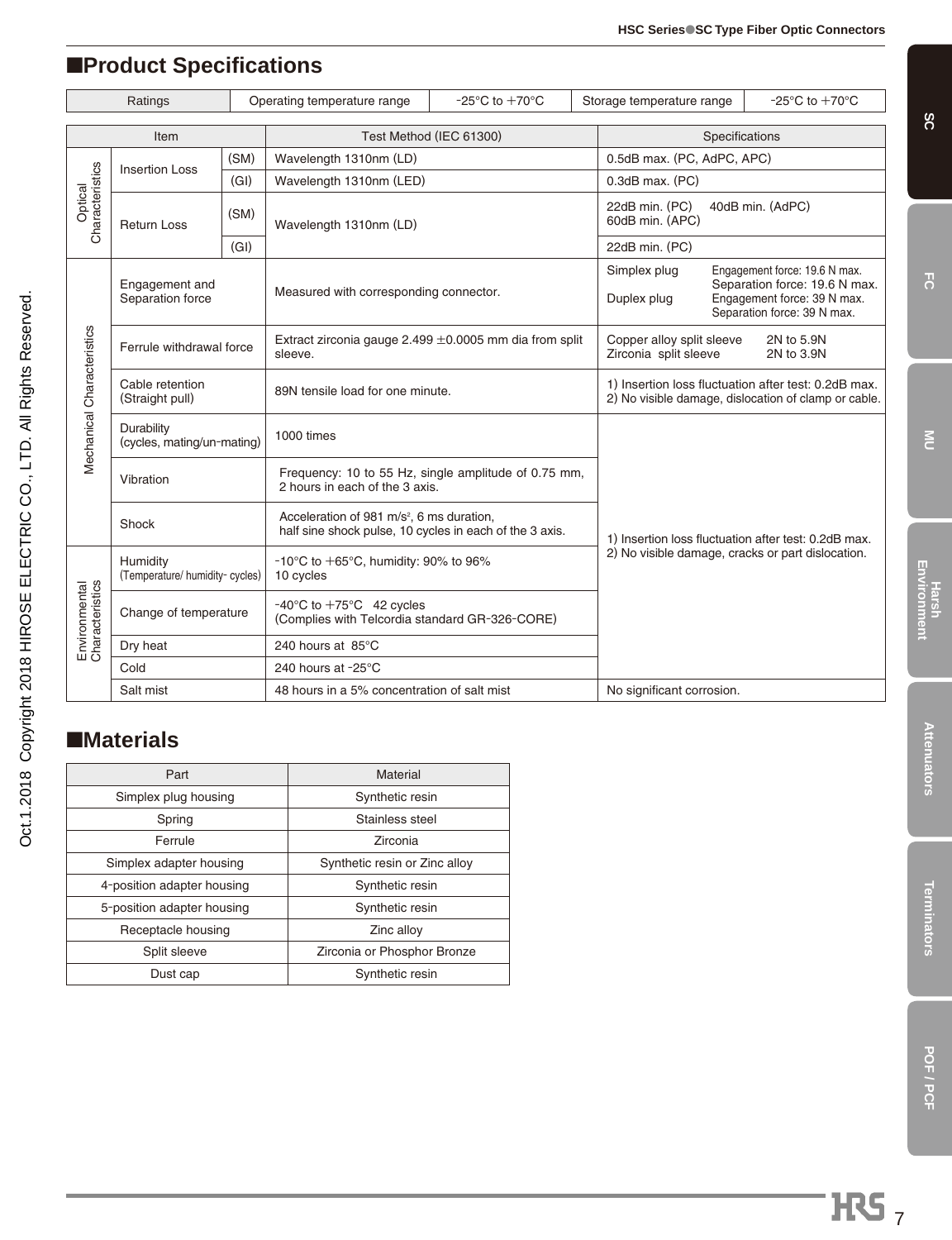#### ■**Function diagram**



**SC**

**POF / PCF**

POF/PCF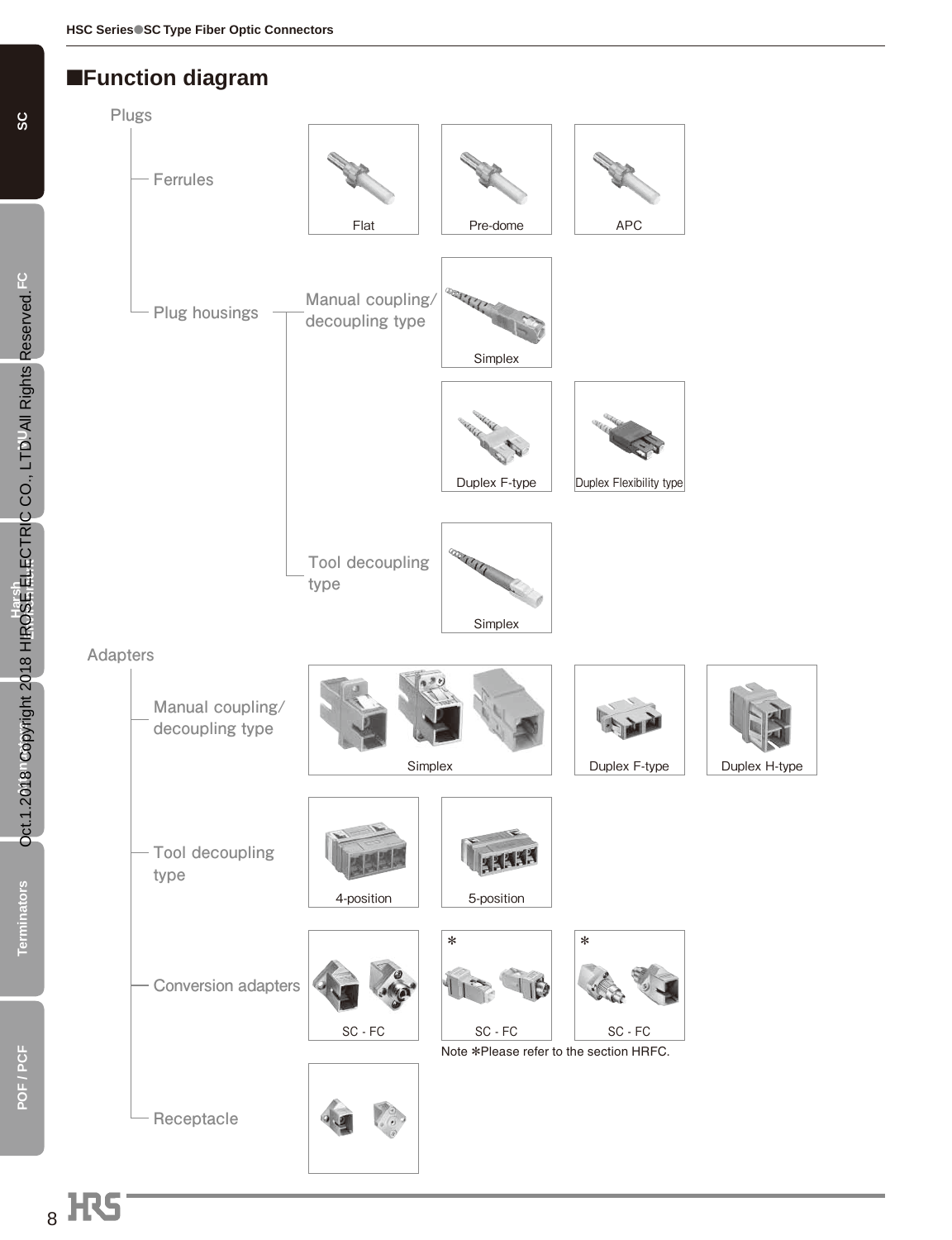

HS<sub>9</sub>

**SC**

**FC**

**MU**

**Harsh Environment**

**Attenuators**

**Attenuators** 

**Terminators**

Terminators

**POF / PCF**

POF / PCF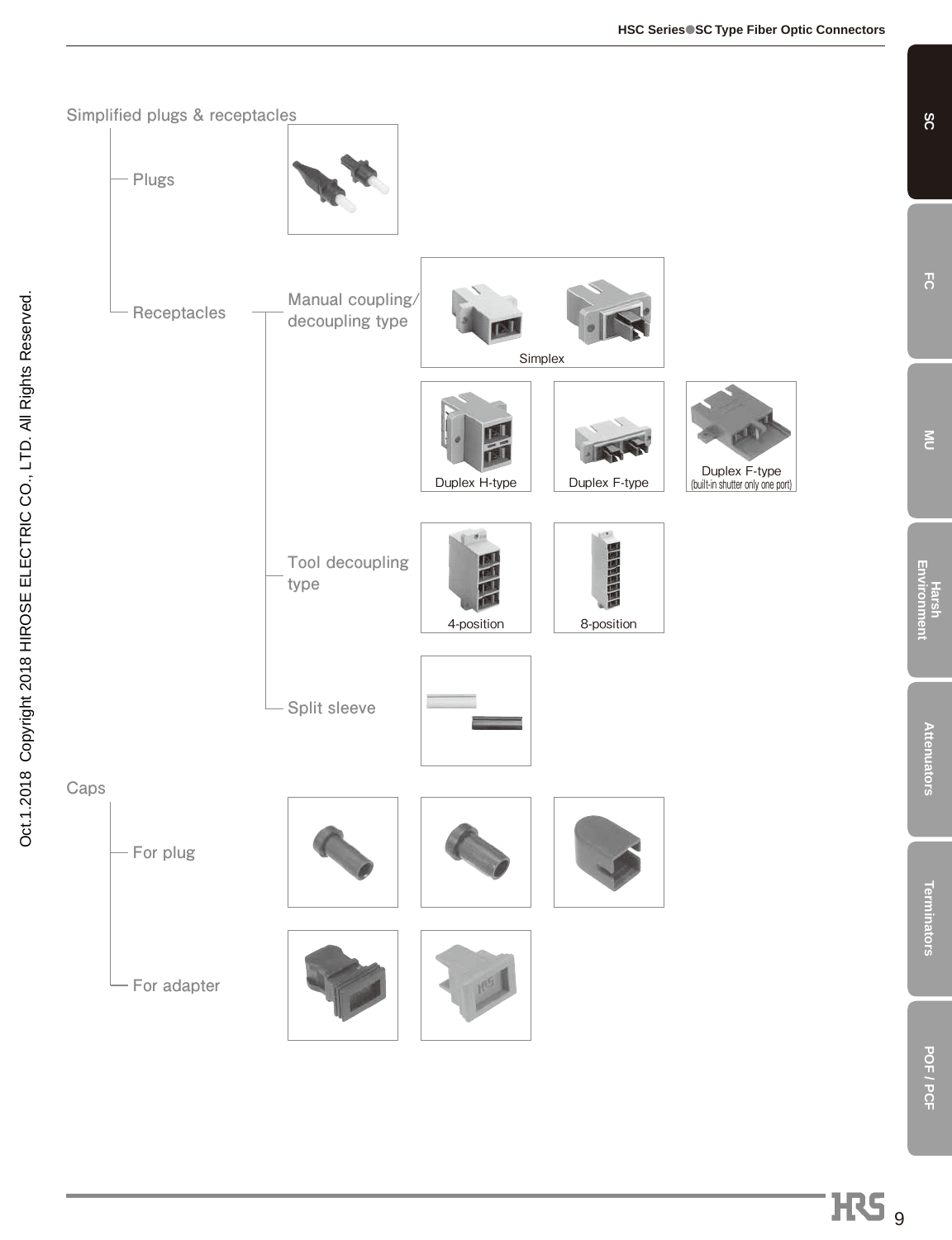#### **1. Ferrules**

- **①** It is not possible to connect it with a ferrule alone. Please use it with the plug housing.
- **②** The angle of the fiber entrance (cone) is 60 degrees or 90 degrees.

#### ●**For PC, AdPC and UPC(Flat)**





| Part Number        | CL No.        | A dimension | Applicable Fiber cable  |
|--------------------|---------------|-------------|-------------------------|
| HSC-F321-A125(10)  | 704-0070-9-10 | 0.125       |                         |
| HSC-F321-A1255(10) | 704-0200-2-10 | 0.1255      | SM-9.5/125<br>GI-50/125 |
| HSC-F321-A126(10)  | 704-0071-1-10 | 0.126       |                         |

#### ●**For PC, AdPC and UPC(Pre-dome)**







| Part Number    | CL No.        | A dimension | Applicable Fiber cable  |
|----------------|---------------|-------------|-------------------------|
| HSC-F3E2-A125  | 704-0590-9-00 | 0.125       |                         |
| HSC-F3E2-A1255 | 704-0571-4-00 | 0.1255      | SM-9.5/125<br>GI-50/125 |
| HSC-F3E2-A126  | 704-0591-1-00 | 0.126       |                         |



|   | .5<br>I |
|---|---------|
|   |         |
| S |         |



| Part Number        | CL No.        | A dimension | Applicable Fiber cable |
|--------------------|---------------|-------------|------------------------|
| HSC-F391-A125(40)  | 704-3101-7-40 | 0.125       |                        |
| HSC-F391-A1255(40) | 704-3130-5-40 | 0.1255      | SM-9.5/125             |
| HSC-F391-A126(40)  | 704-3102-0-40 | 0.126       |                        |

**Terminators**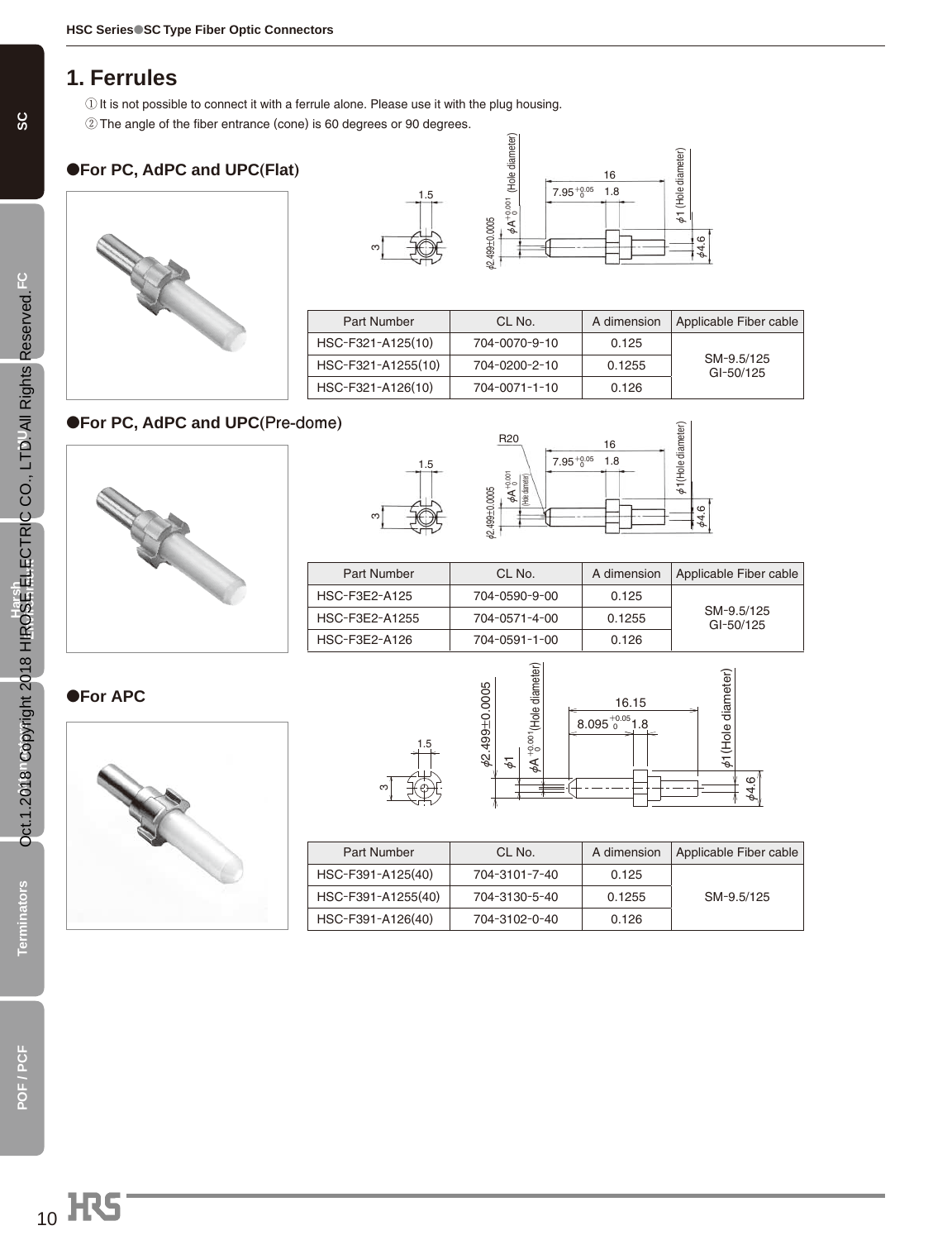# **2. Plug Housings**

Please use them with the ferrule.

# ■**Manual coupling / decoupling type**

#### **OLight weight type (For 0.9mm fiber)** 25



## ●**Strain relief type**

Oct.1.2018 Copyright 2018 HIROSE ELECTRIC CO., LTD. All Rights Reserved.

Oct.1.2018 Copyright 2018 HIROSE ELECTRIC CO., LTD. All Rights Reserved.





33

Part Number | CL No. | Boot color | Slider color | Polishing type

 $\frac{1}{100}$ 

 $-0.01$ 

HSC-PH0.9-E2(51) 704-0354-6-51 Light purple Plue AdPC HSC-PH0.9-E5(51) 704-3104-5-51 Green Green APC

Blue

PC

| Part Number      | CL No.        | Fiber cable type | Slider color | Boot color   | Polishing type | Outer jacket fixing |       |
|------------------|---------------|------------------|--------------|--------------|----------------|---------------------|-------|
| $HSC-PH2-E1(64)$ | 704-0327-3-64 | $\phi$ 2mm       |              | <b>Blue</b>  | PC             |                     |       |
| HSC-PH2-E2(75)   | 704-0328-6-75 |                  |              | <b>Blue</b>  | Light purple   | AdPC                | Crimp |
| $HSC-PH2-E6(73)$ | 704-0344-2-73 |                  |              |              |                | White               |       |
| $HSC-PH2-E5(68)$ | 704-3108-6-68 |                  | Green        | Green        | <b>APC</b>     |                     |       |
| $HSC-PH3-B1(68)$ | 704-0222-5-68 |                  |              | <b>Blue</b>  | PC             |                     |       |
| HSC-PH3-B2(68)   | 704-0223-8-68 |                  | <b>Blue</b>  | Light purple | AdPC           |                     |       |
| HSC-PH3-B6(62)   | 704-0282-7-62 | $\phi$ 3mm       |              | White        |                | Crimp               |       |
| HSC-PH3-B5(62)   | 704-3020-7-62 |                  | Green        | Green        | <b>APC</b>     |                     |       |

#### ●**Short length type (For 2mm Cable)**



| $\frac{8}{1}$<br>တ |  |
|--------------------|--|
| 0.9<br>7.4         |  |

 $\bigoplus_{7.4}$   $\bigoplus_{0.9}$ 

HSC-PH0.9-E1(26) 704-0339-2-26 Blue

 $\sigma$ 

| n<br>۰<br>۔ |
|-------------|

25 36.5

| <b>Part Number</b> | CL No.        | Slider color | Boot color   | Polishing type | Outer jacket fixing |
|--------------------|---------------|--------------|--------------|----------------|---------------------|
| $HSC-PH2-E1-A(62)$ | 704-0464-4-62 | <b>Blue</b>  | Blue         | PC.            |                     |
| HSC-PH2-E2-A(62)   | 704-0480-0-62 |              | Light purple | AdPC           | Glue                |
| HSC-PH2-E5-A(60)   | 704-3124-2-60 | Green        | Green        | APC.           |                     |

**SC**

**POF / PCF**

POF / PCF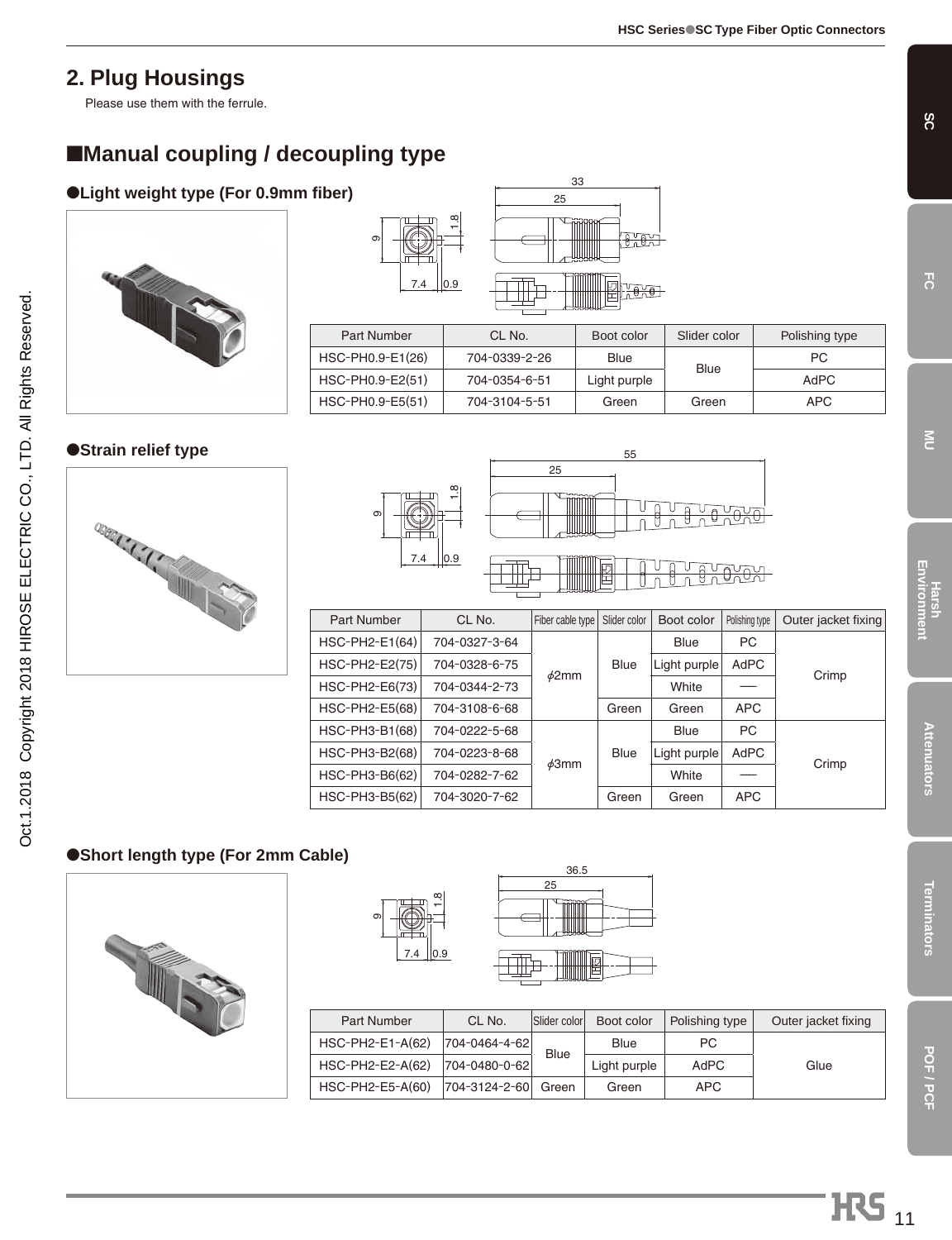#### ●**Duplex F-type**



| Part Number           | CL No.        | Slider color<br>Guide kev<br>Applicable Fiber cable |             | <b>Boot Color</b> | Polishing type |           |
|-----------------------|---------------|-----------------------------------------------------|-------------|-------------------|----------------|-----------|
| $HSCF-2PH2-E1(P)(62)$ | 704-2109-3-62 |                                                     |             |                   | <b>Blue</b>    | <b>PC</b> |
| $HSCF-2PH2-E2(P)(62)$ | 704-2120-6-62 | $\phi$ 2mm                                          | D           |                   | Light purple   | AdPC      |
| HSCF-2PH3-B1(P)(63)   | 704-2032-0-63 |                                                     | <b>Blue</b> |                   | <b>Blue</b>    | <b>PC</b> |
| HSCF-2PH3-B2(P)(65)   | 704-2036-1-65 | $\phi$ 3mm                                          |             |                   | Light purple   | AdPC      |

#### ●**Duplex Flexibility type (Comply with ANSI), for single Mode**





| Part Number       | CL No.        | Applicable Fiber cable                         | Slider color |              | Boot Color Polishing type |
|-------------------|---------------|------------------------------------------------|--------------|--------------|---------------------------|
| HSCM-2SPH2-B1(60) | 704-2100-9-60 | Simplex-2mm dia. cable or dual fiber zip cable |              | Blue         | PC                        |
| HSCM-2SPH3-B1(60) | 704-2102-4-60 | Simplex-3mm dia. cable or dual fiber zip cable | <b>Black</b> |              |                           |
| HSCM-2SPH2-B2(60) | 704-2133-8-60 | Simplex-2mm dia. cable or dual fiber zip cable |              | Light purple | AdPC                      |

The pitch size between plugs is flexible.

It is possible to connect it with duplex F-type adapter.

#### ●**Duplex Flexibility type (Comply with ANSI), for Multi-mode**





| Part Number       | CL No.        | Applicable Fiber cable                         | Slider color                |  | <b>Boot Color Polishing type</b> |
|-------------------|---------------|------------------------------------------------|-----------------------------|--|----------------------------------|
| HSCM-2GPH2-B1(60) | 704-2104-0-60 | Simplex-2mm dia. cable or dual fiber zip cable |                             |  |                                  |
| HSCM-2GPH3-B1(60) | 704-2106-5-60 | Simplex-3mm dia. cable or dual fiber zip cable | <b>Black</b><br><b>Blue</b> |  | PC                               |

The pitch size between plugs is flexible.

It is possible to connect it with duplex F-type adapter.

**Terminators**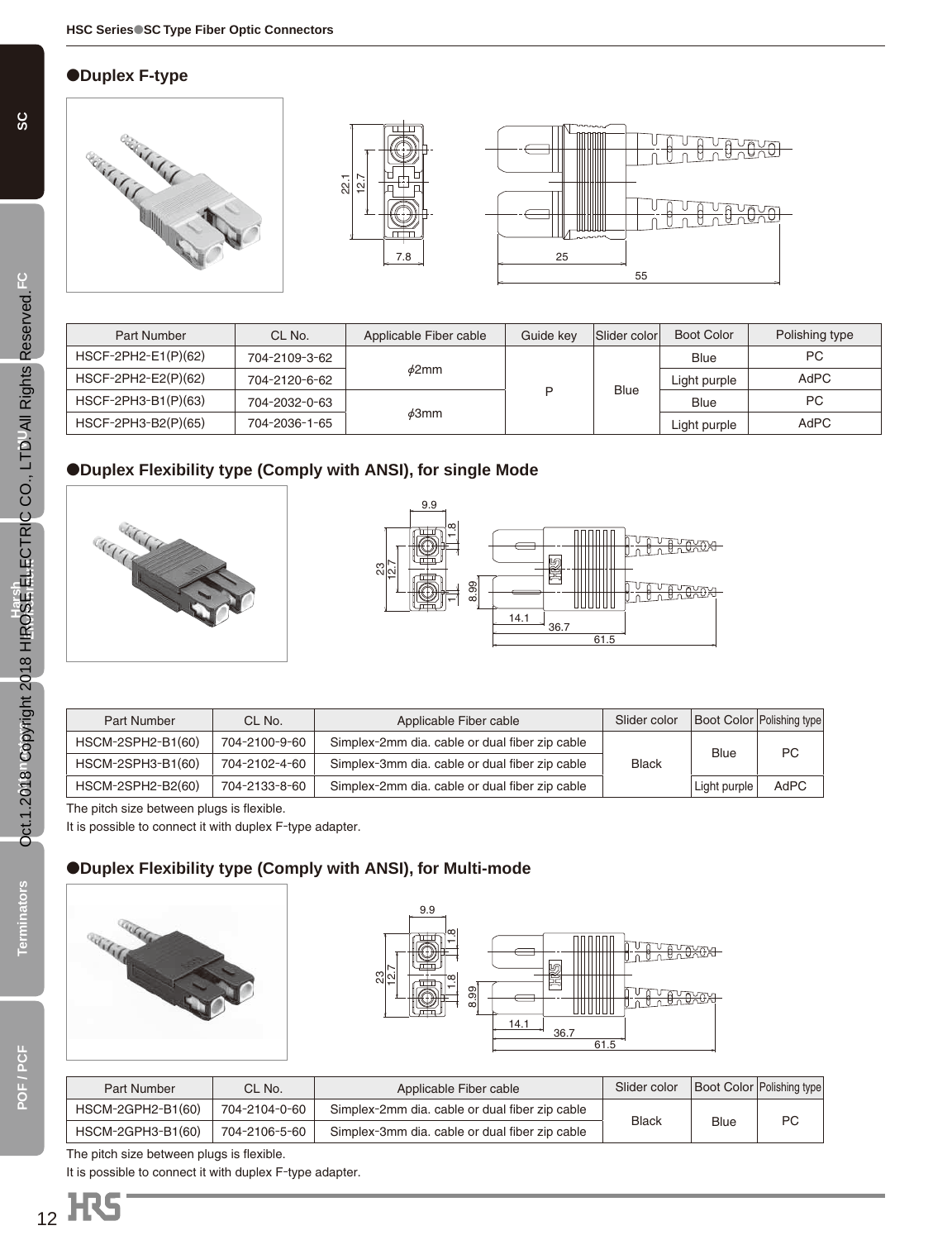**SC**

**FC**

**MU**

**Harsh Environment**

**Attenuators**

**Attenuators** 

**Terminators**

**Terminators** 

# ■**Tool decoupling type**

#### ●**Light weight type (For 0.9mm fiber)**





| Part Number       | CL No.        | <b>Boot Color</b> | Polishing type |
|-------------------|---------------|-------------------|----------------|
| HSC2-PH0.9-E1(51) | 704-0421-1-51 | Blue              | PC.            |
| HSC2-PH0.9-E2(51) | 704-0422-4-51 | Light purple      | AdPC           |

#### ●**Strain relief type**





7.2



**HEREH** 

 $T_{\rm eff}$ 

| <b>Part Number</b> | CL No.        | Fiber cable type | Boot color   | Polishing type | Outer jacket fixing |
|--------------------|---------------|------------------|--------------|----------------|---------------------|
| HSC2-PH2-E1(69)    | 704-0329-9-69 |                  | Blue         | PC             | Glue                |
| HSC2-PH2-E2(68)    | 704-0330-8-68 | $\phi$ 2mm       | Light purple | AdPC           |                     |
| HSC2-PH3-B1(63)    | 704-0226-6-63 |                  | Blue         | PC             |                     |
| HSC2-PH3-B2(63)    | 704-0227-9-63 | $\phi$ 3mm       | Light purple | AdPC           | Crimp               |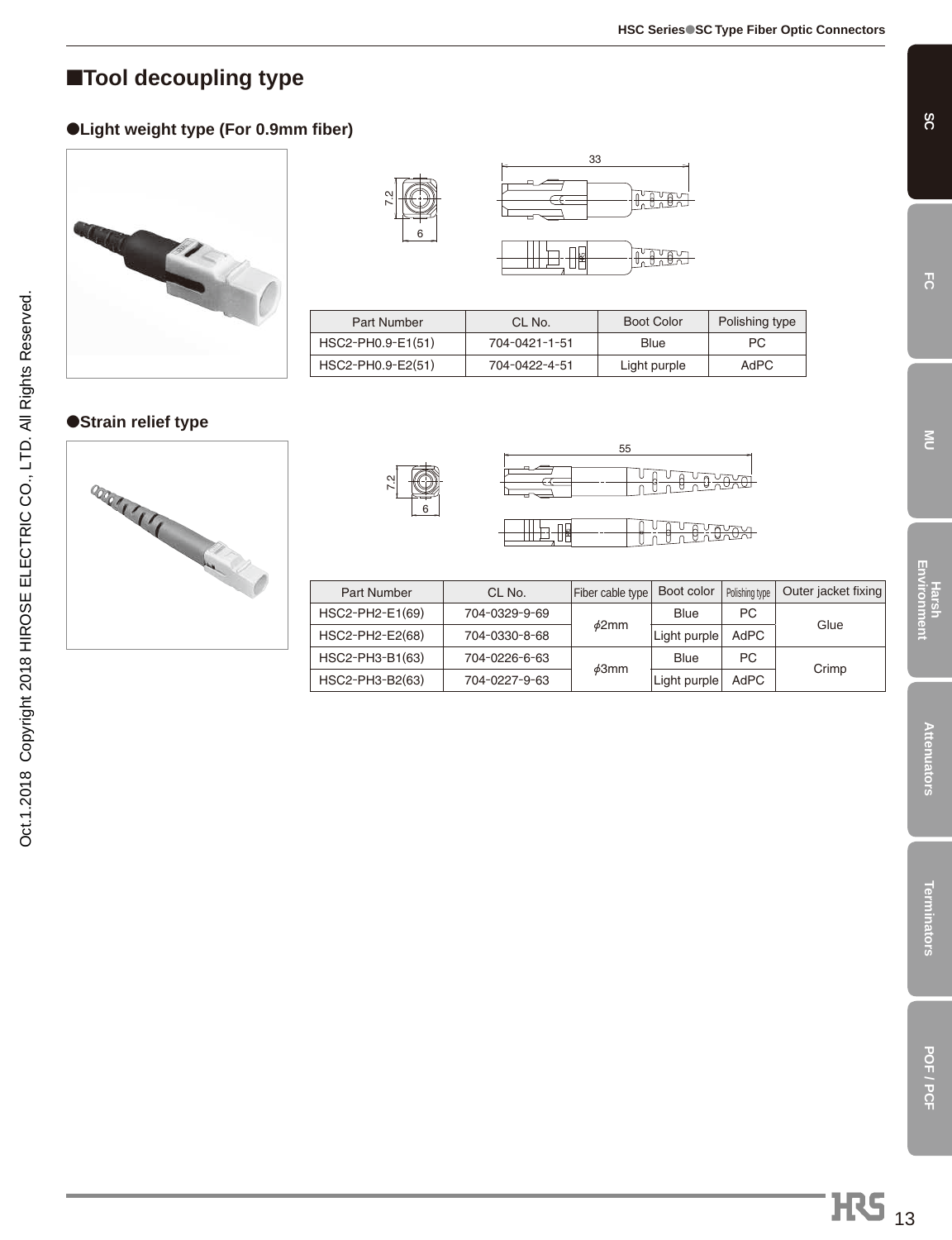# **3.Adapters & Receptacles** ■**Manual coupling / decoupling type**









Part Number | CL No. | Split sleeve | Remarks HSC-A3(51) 704-0092-1-51 Phosphor Bronze<br>HSC-A3-D1(02) 704-0217-5-02 Zirconia PC,AdPC(Blue) HSC-A3-D2(06) 704-3007-9-06 Zirconia APC(Green)

#### ●**SC/SC Die Cast Metal Housing and Allen and Allen and Allen and Allen and Allen and Allen and Allen and Allen and Allen and Allen and Allen and Allen and Allen and Allen and Allen and Allen and Allen and Allen and Allen**







| Part Number   | CL No.        | Split sleeve           |
|---------------|---------------|------------------------|
| $HSC-A2(50)$  | 704-0020-0-50 | <b>Phosphor Bronze</b> |
| HSC-A2-D1(01) | 704-0258-2-01 | Zirconia               |

Ø2.3

9.4

 $\circ \circ \circ$ 

#### ●**SC/SC Plastic Housing (Short flange)** BBC/SC Plastic Housing (Short flange)



| 27.4          |                                   |                    |               |
|---------------|-----------------------------------|--------------------|---------------|
| 1.8<br>$\sim$ |                                   | 9.4                | 9.5           |
|               |                                   |                    |               |
| Ш             | $\infty$<br>$\frac{\alpha}{\tau}$ | $\infty$<br>4<br>↽ | $\frac{1}{2}$ |
| ▥             |                                   |                    |               |
|               |                                   |                    |               |



Panel thickness: 1.6mm

| Part Number      | CL No.        | Split sleeve | Snap in latch for<br>panel mount | <b>Remarks</b> |
|------------------|---------------|--------------|----------------------------------|----------------|
| $HSC-AFR-D1(01)$ | 704-0572-7-01 | Zirconia     | without latch                    | PC,AdPC(Blue)  |
| HSC-AFR-D2(01)   | 704-0573-0-01 | Zirconia     | with latch                       |                |

Note: When applying excessive force to the plug or inserting in an odd angle, the adapter housing might be damaged.

**Terminators**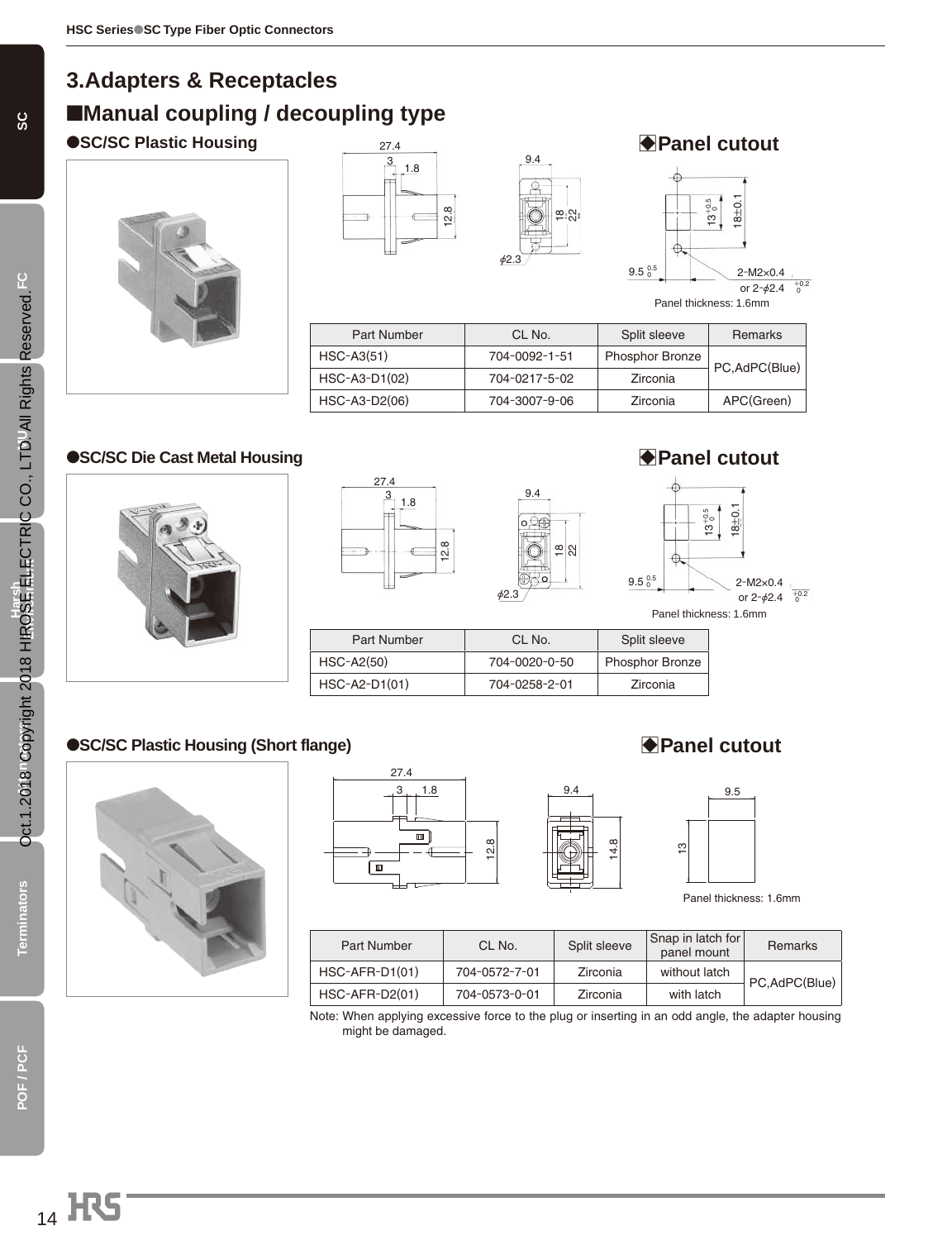**SC**

**FC**

 $\leq$ 

**Harsh Environment**

**Attenuators**

Attenuators

**Terminators**

**Terminators** 

**POF / PCF**

POF / PCF

#### ●**SC/SC Plastic Housing (With shutter)**



| Shutter-less side  | 27.4<br>$\overline{\text{MMM}}$<br>Ш<br>SC-A-8 | 11<br>12.8<br>Shutter side | 14.8           |
|--------------------|------------------------------------------------|----------------------------|----------------|
| <b>Part Number</b> | CL No.                                         | Split sleeve               | Remarks        |
| HSC-AFL1-S1-D1     | 704-0593-7-00                                  | Zirconia                   | PC, AdPC(Blue) |
| HSC-AFL1-S1-D2     | 704-3141-1-00                                  | Zirconia                   | APC(Green)     |

# **Features**

With built-in automatic shutter.

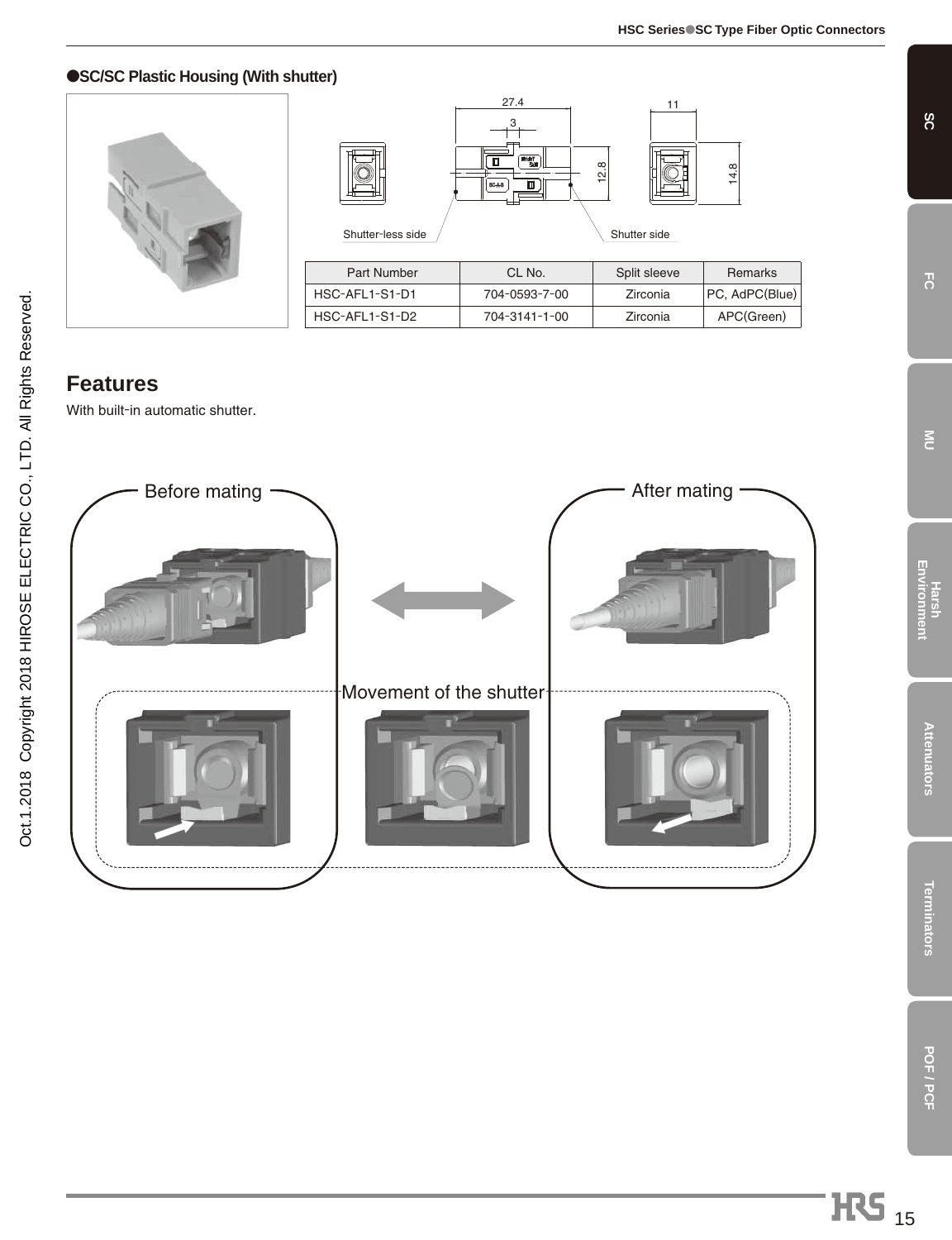#### ●**F** type Snap-in and/or Screw Mounting 2000 **BPanel cutout**







Panel thickness: 1.6mm

| Part Number         | CL No.        | Split sleeve           | Remarks        |
|---------------------|---------------|------------------------|----------------|
| $HSCF-2A(P)(51)$    | 704-2008-6-51 | <b>Phosphor Bronze</b> |                |
| $HSCF-2A-D(P)(06)$  | 704-2040-9-06 |                        | PC, AdPC(Blue) |
| $HSCF-2A-D2(P)(06)$ | 704-2112-8-06 | Zirconia               | APC(Green)     |

#### ●**H type Snap-in**





## B**Panel cutout**



| <b>Part Number</b> | CL No.        | Split sleeve                     | Remarks    |
|--------------------|---------------|----------------------------------|------------|
| $HSCH-2A1(P)(51)$  | 704-2066-2-51 | Phosphor Bronze   PC, AdPC(Blue) |            |
| $HSCH-2A1-D2(P)$   | 704-2137-9-00 | Zirconia                         | APC(Green) |

#### ●**H type Snap-in and/or Screw Mounting**





#### **Panel cutout**

 $2-M2\times 0.4$  or  $2-\frac{6}{2}.4$   $\frac{+0.2}{0}$ 



| $13^{+0.3}_{-0.3}$ |  |  |
|--------------------|--|--|
| $18+0.1$           |  |  |

Panel thickness: 1.6mm

| Part Number         | CL No.        | Split sleeve           | Remarks        |
|---------------------|---------------|------------------------|----------------|
| $HSCH-2A(P)(51)$    | 704-2020-1-51 | <b>Phosphor Bronze</b> |                |
| $HSCH-2A-D(P)(02)$  | 704-2062-1-02 | Zirconia               | PC, AdPC(Blue) |
| $HSCH-2A-D2(P)(03)$ | 704-2108-0-03 |                        | APC(Green)     |

27.4

F

**POF / PCF**

POF/PCF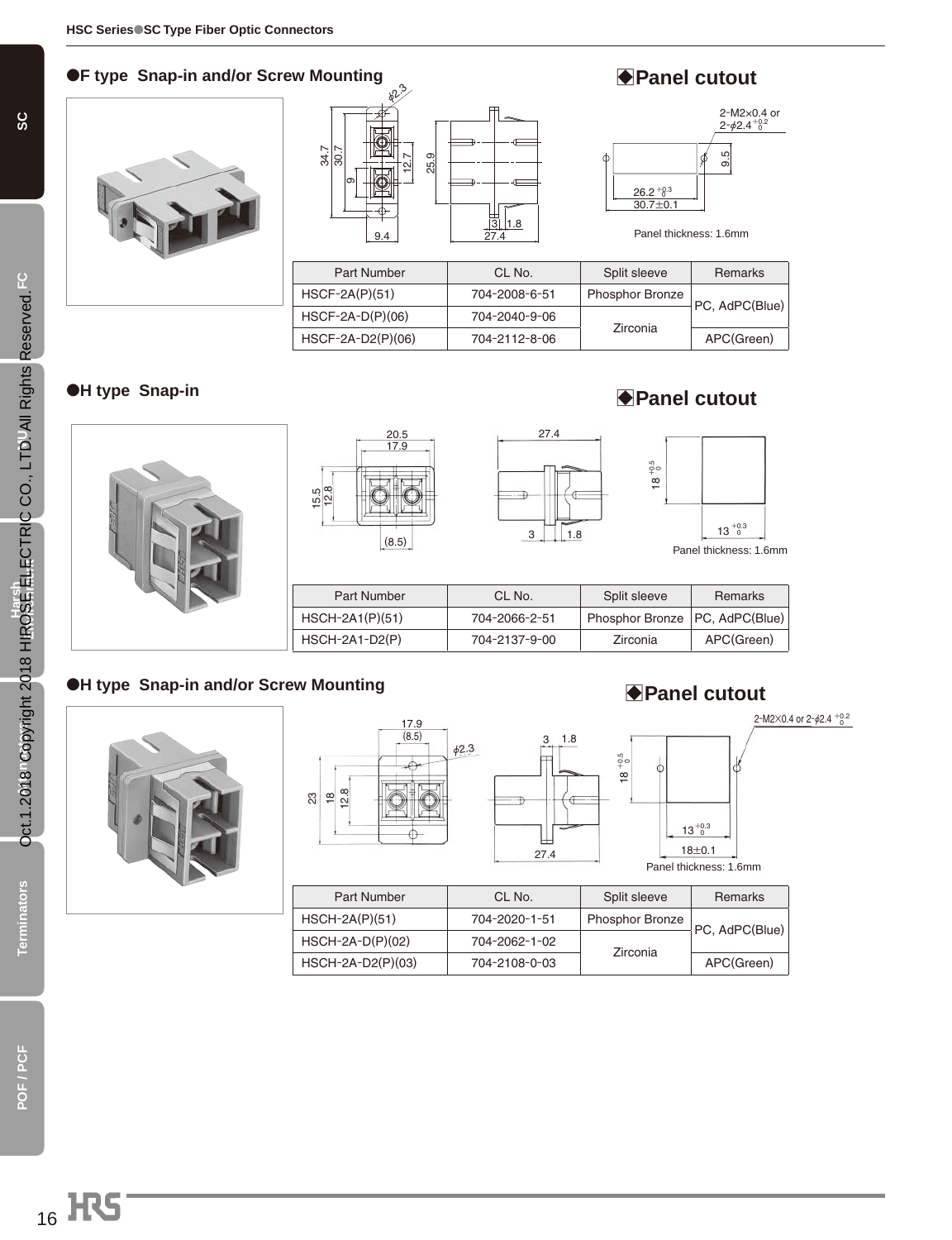# ■**Tool decoupling type**

●**SC2/SC2 4-way adapter**





# **Panel cutout**



Panel thickness: 1.6mm

+0.5 +0.5 35.3

| <b>Part Number</b> | CL No.        | Split sleeve           | Remarks       |
|--------------------|---------------|------------------------|---------------|
| $HSC2-4A(51)$      | 704-0024-1-51 | <b>Phosphor Bronze</b> | PC.AdPC(Blue) |
| $HSC2-4A-D1(01)$   | 704-0290-5-01 | Zirconia               |               |

5

28.2

Note: When applying excessive force to the plug or inserting in an odd angle, the zirconia sleeve within the adapter might be damaged.

#### ●**SC2/SC2 5-way adapter(for Multi-mode fiber)**



Oct.1.2018 Copyright 2018 HIROSE ELECTRIC CO., LTD. All Rights Reserved. Oct.1.2018 Copyright 2018 HIROSE ELECTRIC CO., LTD. All Rights Reserved.



#### B**Panel cutout**

|             |               | .                      |                        |
|-------------|---------------|------------------------|------------------------|
|             |               |                        | Panel thickness: 1.6mm |
| Part Number | CL No.        | Split sleeve           | Remarks                |
| HSC2-5A(51) | 704-0025-4-51 | <b>Phosphor Bronze</b> | PC, AdPC(Blue)         |

13.4

Note: When applying excessive force to the plug or inserting in an odd angle, the zirconia sleeve within the adapter might be damaged.

# ■**Conversion adapters**

#### ●**FC / SC Screw Mounting**



| 5.5 3.5<br>$M8 \times 0.75$<br>$\mathbf{r}$ | 12.2<br>$\infty$<br>$\sim$<br>$\mathbf{r}$<br>75 | 9<br>619        | $13.4 \pm 0.1$ |
|---------------------------------------------|--------------------------------------------------|-----------------|----------------|
| <b>Part Number</b>                          | CL No.                                           | Split sleeve    |                |
| HSCJ-HRFCJ-B(43)                            | 704-0021-3-43                                    | Phosphor Bronze |                |

21.2

Note: The type of SC plug that can be mated is manual coupling/decoupling type.

#### ●**FC / SC Snap-in and/or Screw Mounting** B**Panel cutout**





# $\bigoplus$  **Panel cutout**

 $6^{+0.5}_{-0.5}$ 



**Attenuators**

**Attenuators** 

17

**H**S

**SC**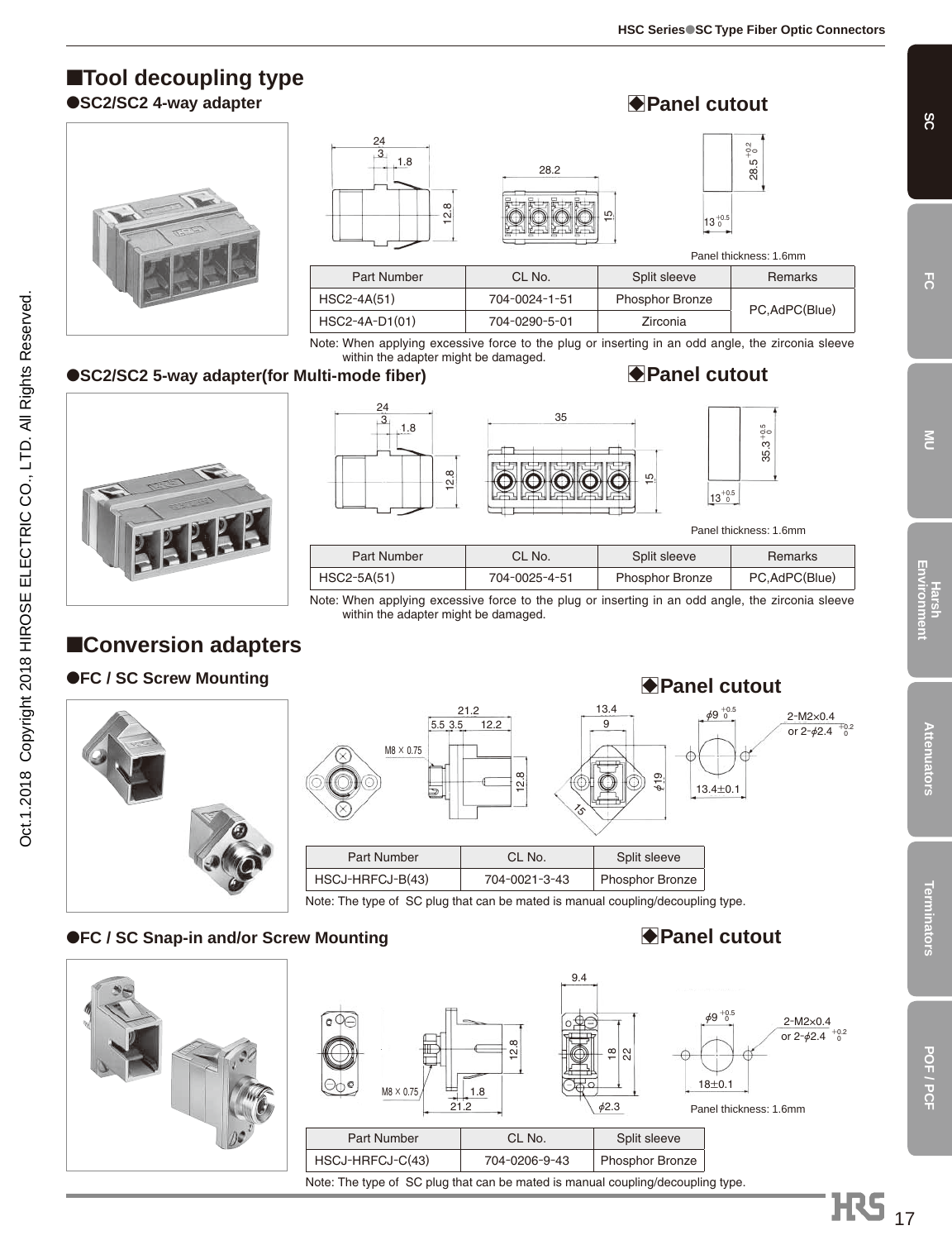# ■**Receptacles**







|             | Note: Designed for power meter sensors |         |
|-------------|----------------------------------------|---------|
| Part Number | CL No.                                 | Remarks |

| HSC-R1-B(41) | 704-0022-6-41 | For MM |
|--------------|---------------|--------|
| HSC-R2-B(41) | 704-0023-9-41 | For SM |

Note: The type of SC plug that can be mated is manual coupling/decoupling type.

**Terminators**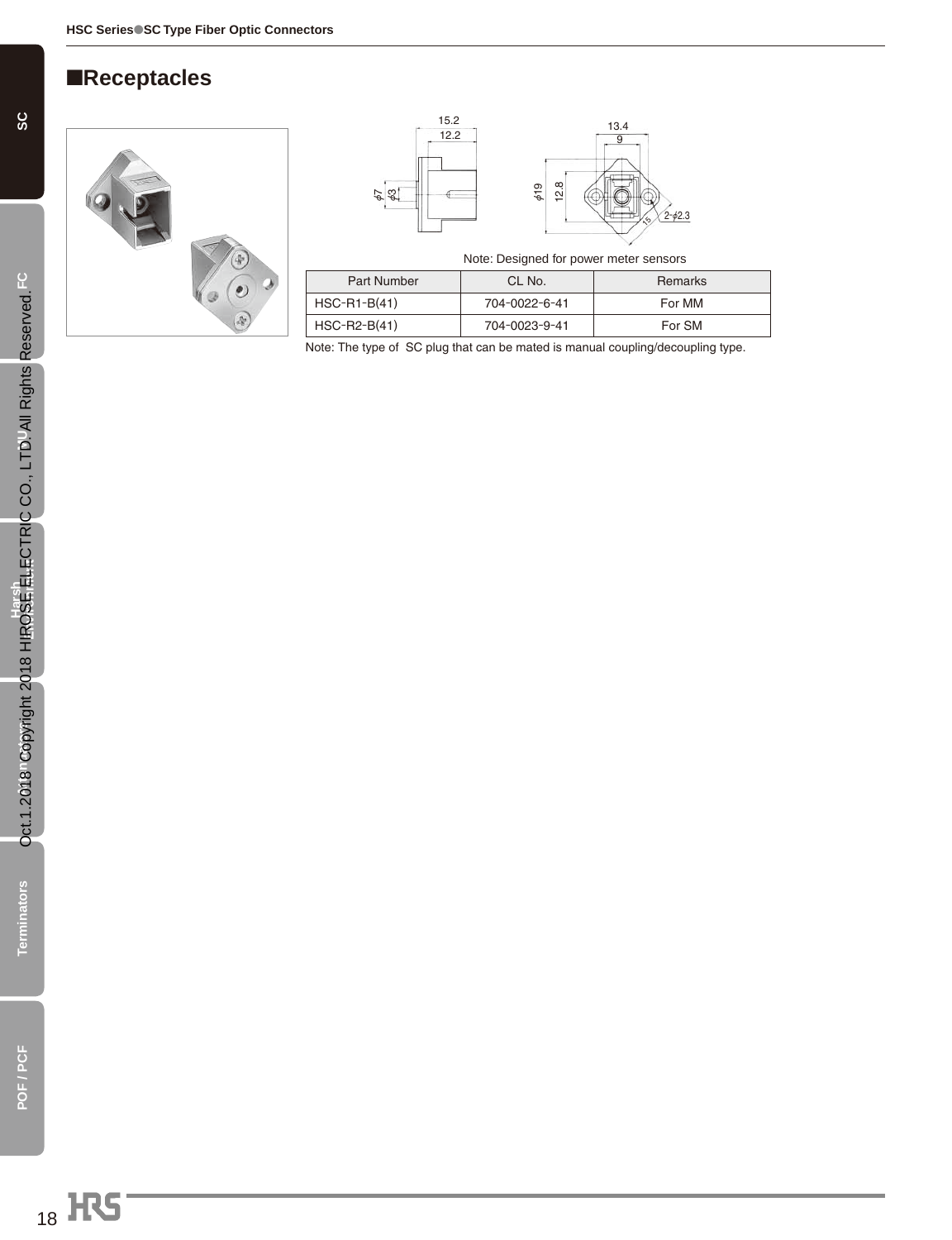# **4. Simplified plugs & receptacles**

#### ■**Features**

1.This product greatly reduced the number of parts compared with the SC connector, and achieved cost-saving.



2.It achieved space-saving by using this product inside of the system.

3.Please use a special tool when you decouple the plug.

**SC**

**FC**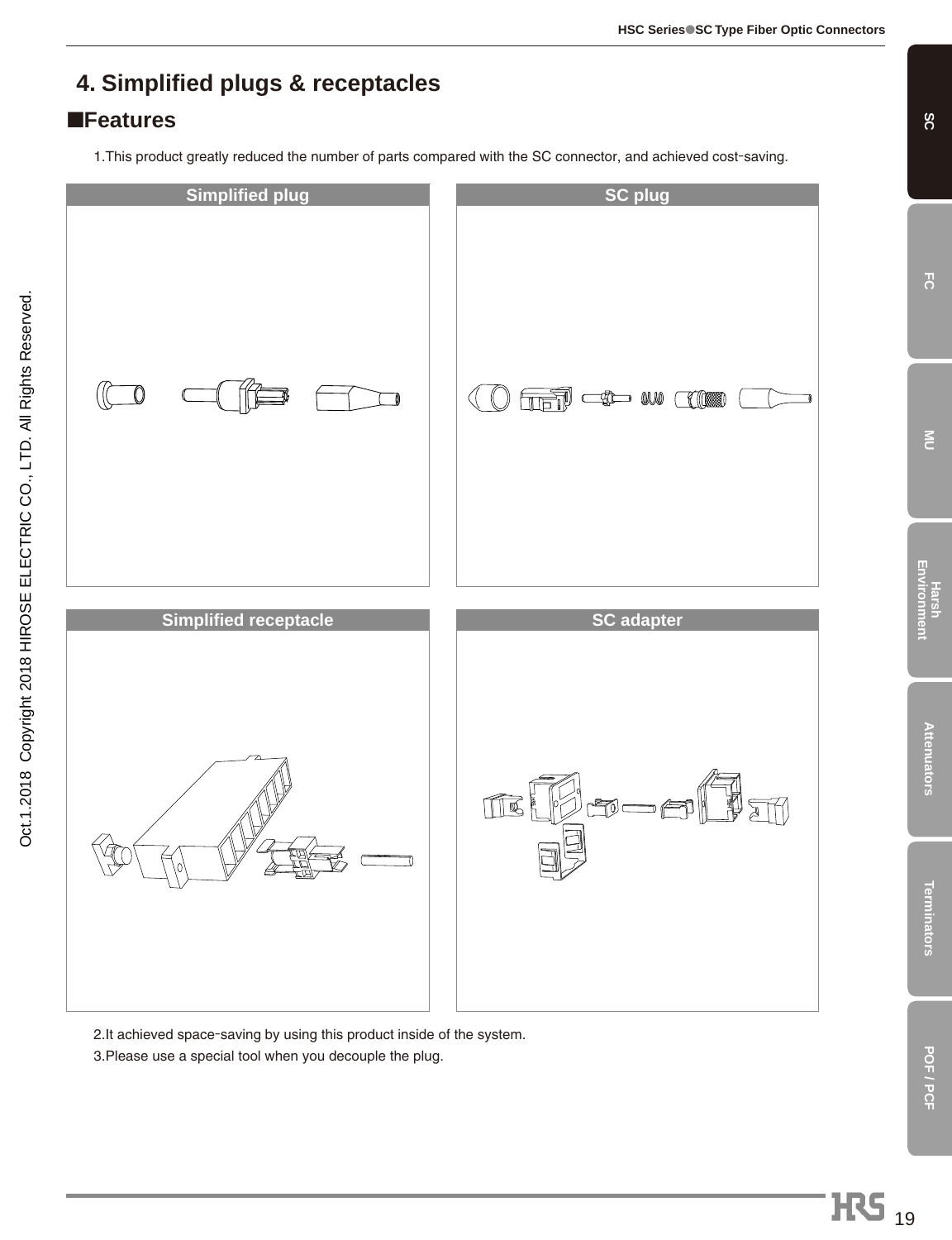## ■**Simplified plug**

Please use the special decoupling tool when you unmate the simplified plug.

#### ●**Simplified plug(Flat)**





| <b>Part Number</b> | CL No.        | A dimension | <b>Remarks</b> |
|--------------------|---------------|-------------|----------------|
| HSC2-FK-A125(56)   | 704-0267-3-56 | 0.125       |                |
| HSC2-FK-A1255(56)  | 704-0269-9-56 | 0.1255      | without boots  |
| HSC2-FK-A126(56)   | 704-0268-6-56 | 0.126       |                |
| HSC2-FK-A125(51)   | 704-0267-3-51 | 0.125       |                |
| HSC2-FK-A1255(51)  | 704-0269-9-51 | 0.1255      | with boots     |
| HSC2-FK-A126(51)   | 704-0268-6-51 | 0.126       |                |

#### ●**Simplified plug(Pre-dome)**





| Part Number        | CL No.        | A dimension | <b>Remarks</b> |
|--------------------|---------------|-------------|----------------|
| HSC2-FK2-A125(56)  | 704-0407-0-56 | 0.125       |                |
| HSC2-FK2-A1255(56) | 704-0408-3-56 | 0.1255      | without boots  |
| HSC2-FK2-A126(56)  | 704-0409-6-56 | 0.126       |                |
| HSC2-FK2-A125(51)  | 704-0407-0-51 | 0.125       |                |
| HSC2-FK2-A1255(51) | 704-0408-3-51 | 0.1255      | with boots     |
| HSC2-FK2-A126(51)  | 704-0409-6-51 | 0.126       |                |

**Terminators**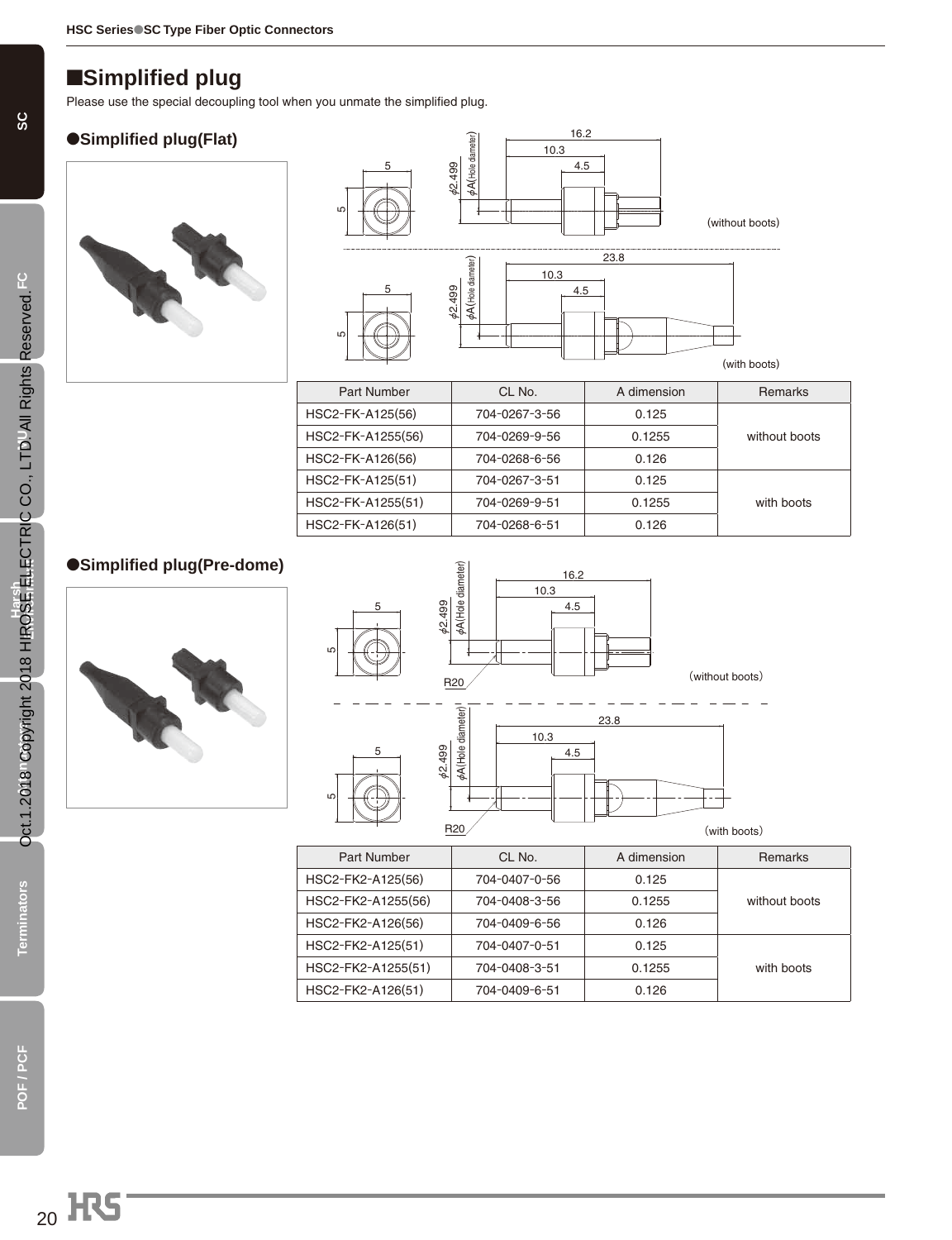# ■**Simplified receptacle to SC**

#### ●**Simplex / Shrouded**





| <b>Part Number</b> | CL No.        | Split sleeve           |
|--------------------|---------------|------------------------|
| HSC-SR-1(51)       | 704-0320-4-51 | <b>Phosphor Bronze</b> |
| HSC-SR-D1(02)      | 704-0321-7-02 | Zirconia               |
| HSC-SR-1(03)       | 704-0320-4-03 | None                   |

Note. The type of SC plug that can be mated is manual coupling/decoupling type.

# ●**Simplex / Unshrouded**





Note. The type of SC plug that can be mated is manual coupling/decoupling type.

#### ●**Duplex H type / Shrouded**





Note. The type of SC plug that can be mated is manual coupling/decoupling type.



 $12.7^{+0.5}$  $18 + 0.1$ 

 $2 - M2 \times 0.4$  or  $2 - \phi 2.4^{+0.2}$ 

**SC**

**FC**

E<br>Mu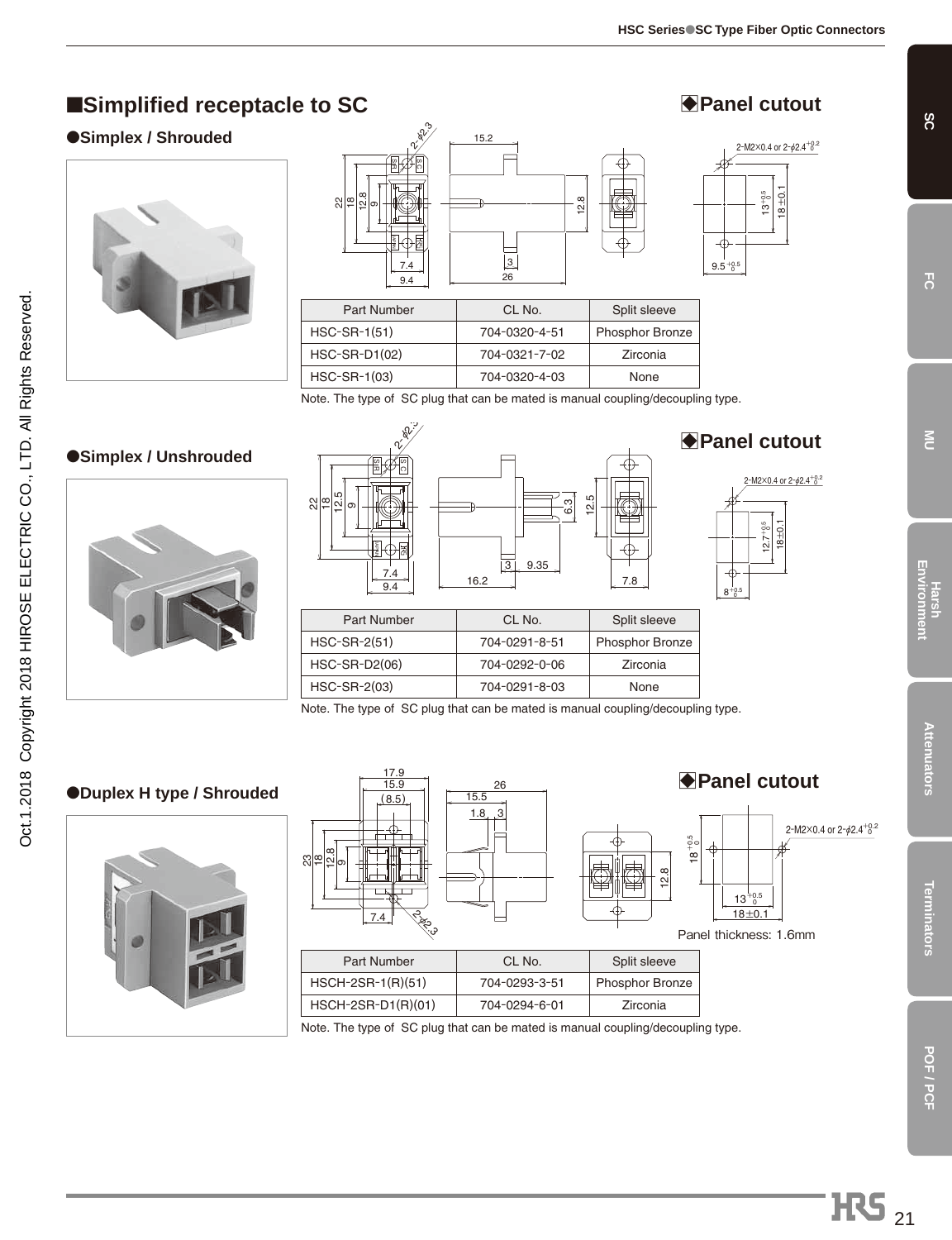#### ●**Duplex F type / Unshrouded**



| d | $8^{25}$<br>2012년<br>2012년<br>$\sigma$<br>16.2<br><u>7.4</u><br>9.4 | S<br>۵Ö<br>$\overline{9}$<br>9.4<br>$\overline{3}$ | <b>◆ Panel cutout</b><br>.,<br>2-M2×0.4 or 2- $\phi$ 2.4 <sup>+0.2</sup><br>ပ<br>25<br>$25.7_{-0}^{+0.5}$<br>Ŧ.<br>$30.7 + 0.1$<br>7.8 | $8^{+0.5}_{-0}$ |
|---|---------------------------------------------------------------------|----------------------------------------------------|----------------------------------------------------------------------------------------------------------------------------------------|-----------------|
|   | <b>Part Number</b>                                                  | CL No.                                             | Split sleeve                                                                                                                           |                 |
|   | HSCF-2SR-2(P)(51)                                                   | 704-0295-9-51                                      | Phosphor Bronze                                                                                                                        |                 |
|   | HSCF-2SR-2(P)(03)                                                   | 704-0295-9-03                                      | None                                                                                                                                   |                 |

Note. The type of SC plug that can be mated is manual coupling/decoupling type.

#### ●**Duplex F type / Shrouded, built-in shutter type**





 $*$  The type of SC plug that can be mated is manual coupling/decoupling type. Note. The shutter is built into only one of ports.

#### ●**4-Position / Shrouded**





 $2 - M2 \times 0.4$  or  $2 - \phi 2.4^{+0.2}_{-0.2}$ B**Panel cutout**



 $\overline{\phantom{a}}$ 

| Part Number      | CL No.        | Split sleeve           |
|------------------|---------------|------------------------|
| $HSC2-4SR-1(51)$ | 704-0311-3-51 | <b>Phosphor Bronze</b> |
| HSC2-4SR-D1(01)  | 704-0312-6-01 | Zirconia               |
| HSC2-4SR-1(03)   | 704-0311-3-03 | None                   |

Note: When applying excessive force to the plug or inserting in an odd angle, the zirconia sleeve within the adapter might be damaged.

 $*$  The type of SC plug that can be mated is tool decoupling type.

**Terminators**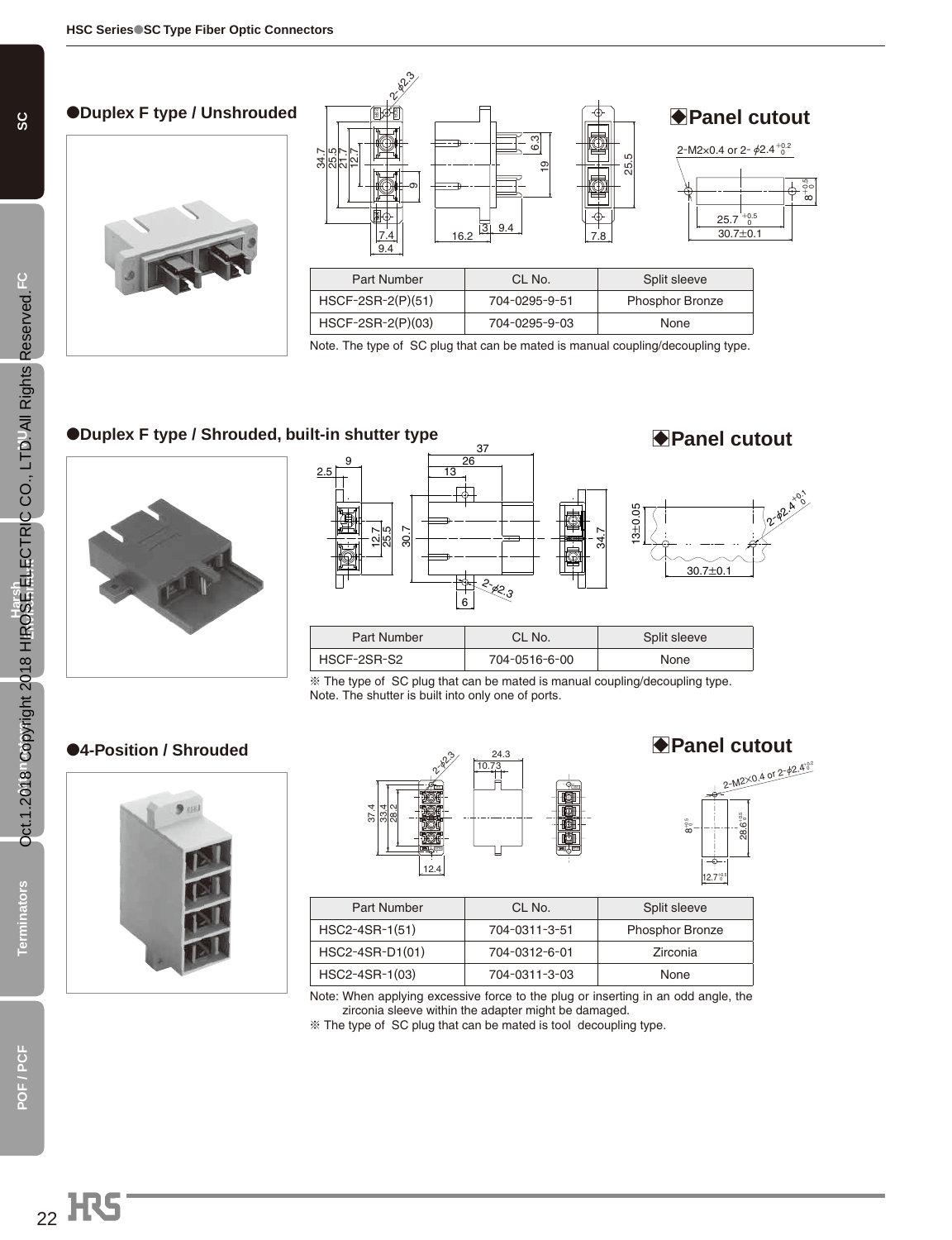#### ●**8-Position / Shrouded**





| Part Number     | CL No.        | Split sleeve |
|-----------------|---------------|--------------|
| HSC2-8SR-D1(01) | 704-0270-8-01 | Zirconia     |
| HSC2-8SR-1(03)  | 704-0266-0-03 | <b>None</b>  |

Note: When applying excessive force to the plug or inserting in an odd angle, the zirconia sleeve within the adapter might be damaged.

 $*$  The type of SC plug that can be mated is tool decoupling type.

#### ●**8-Position / Unshrouded** BPanel cutout





| <b>Part Number</b> | CL No.        | Split sleeve           |
|--------------------|---------------|------------------------|
| HSC2-8SR-2(51)     | 704-0318-2-51 | <b>Phosphor Bronze</b> |
| HSC2-8SR-D2(01)    | 704-0403-0-01 | Zirconia               |
| HSC2-8SR-2(03)     | 704-0318-2-03 | None                   |

Note: When applying excessive force to the plug or inserting in an odd angle, the zirconia sleeve within the adapter might be damaged.

 $*$  The type of SC plug that can be mated is tool decoupling type.

## ■**Split sleeve**



| 11.4 |
|------|

| Part Number         | CL No.        | Split sleeve           |
|---------------------|---------------|------------------------|
| HSC-SLIT-SLEEVE(51) | 704-0275-1-51 | <b>Phosphor Bronze</b> |
| HSC-D               | 704-0264-5-00 | Zirconia               |

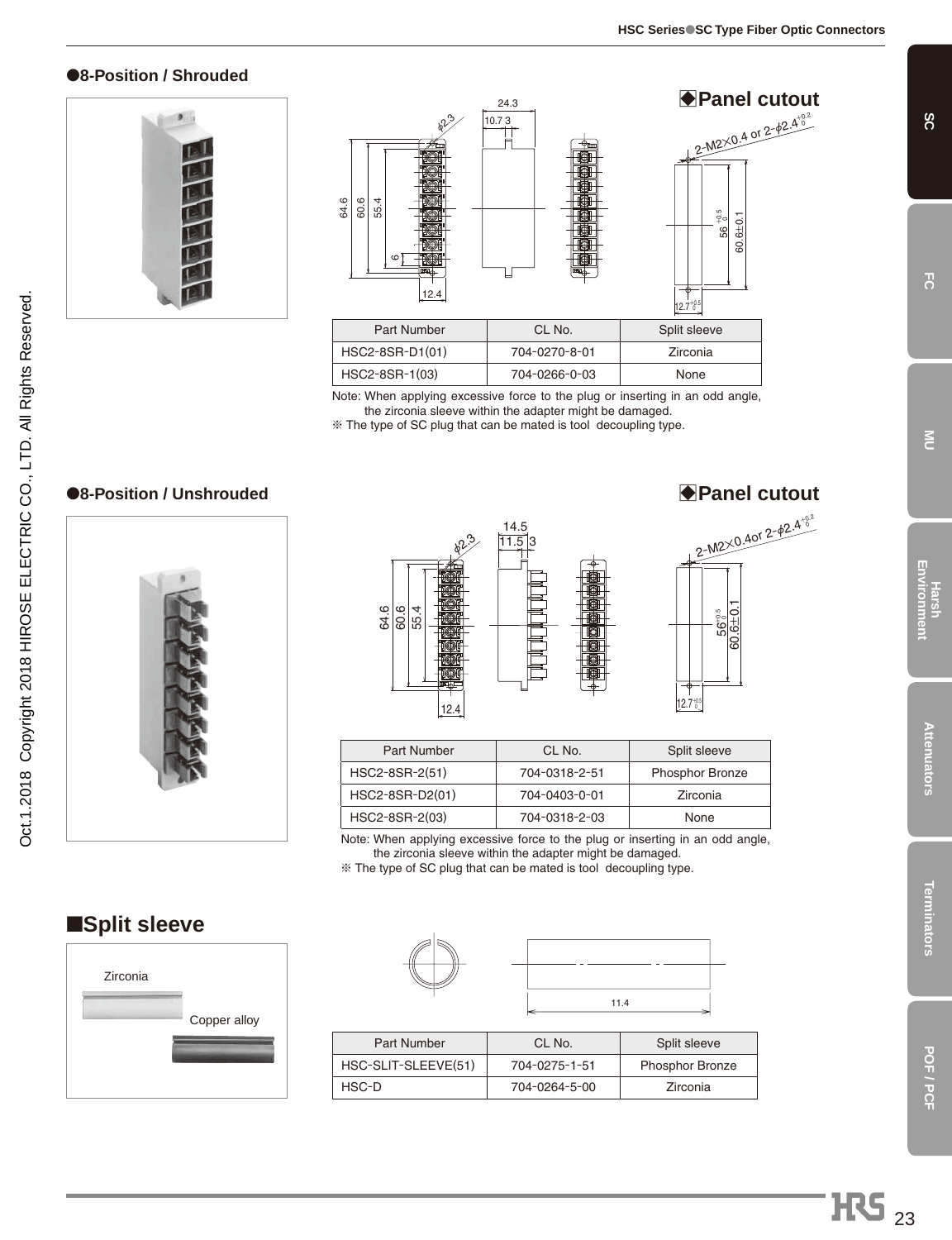## **5. Caps**

■**For plug**

●**Ferrule cap**





| Part Number       | CL No.        |
|-------------------|---------------|
| <b>HSC-C7(20)</b> | 704-0420-9-20 |

 $*$  HRS standard cap for plugs.

 $*$  Press fit to ferrule outer.

#### ●**Press fit to plug frame inner type cap**





HSC-C1 704-0484-1-00

π Press fit to plug frame inner.The cap will not touch the outiside ferrule.

#### ●**Cap for SC plug housing**



# ■**For adapter**





# 15 9.6

| Part Number | CL No.        |
|-------------|---------------|
| HSC-C8      | 704-0542-6-00 |
|             |               |

 $*$  Press fit to outside of SC slider.

| Part Number | $Cl$ No.      |
|-------------|---------------|
| HSC-C5      | 704-0363-7-00 |

 $*$  HRS standard cap for SC adapters.

π The cap is inserted in the lock part of the adapter.

| Part Number                    | $CI$ No.      |  |
|--------------------------------|---------------|--|
| HSC-C9                         | 704-0588-7-00 |  |
| * Press fit to adapter innner. |               |  |





8.8











**Terminators**

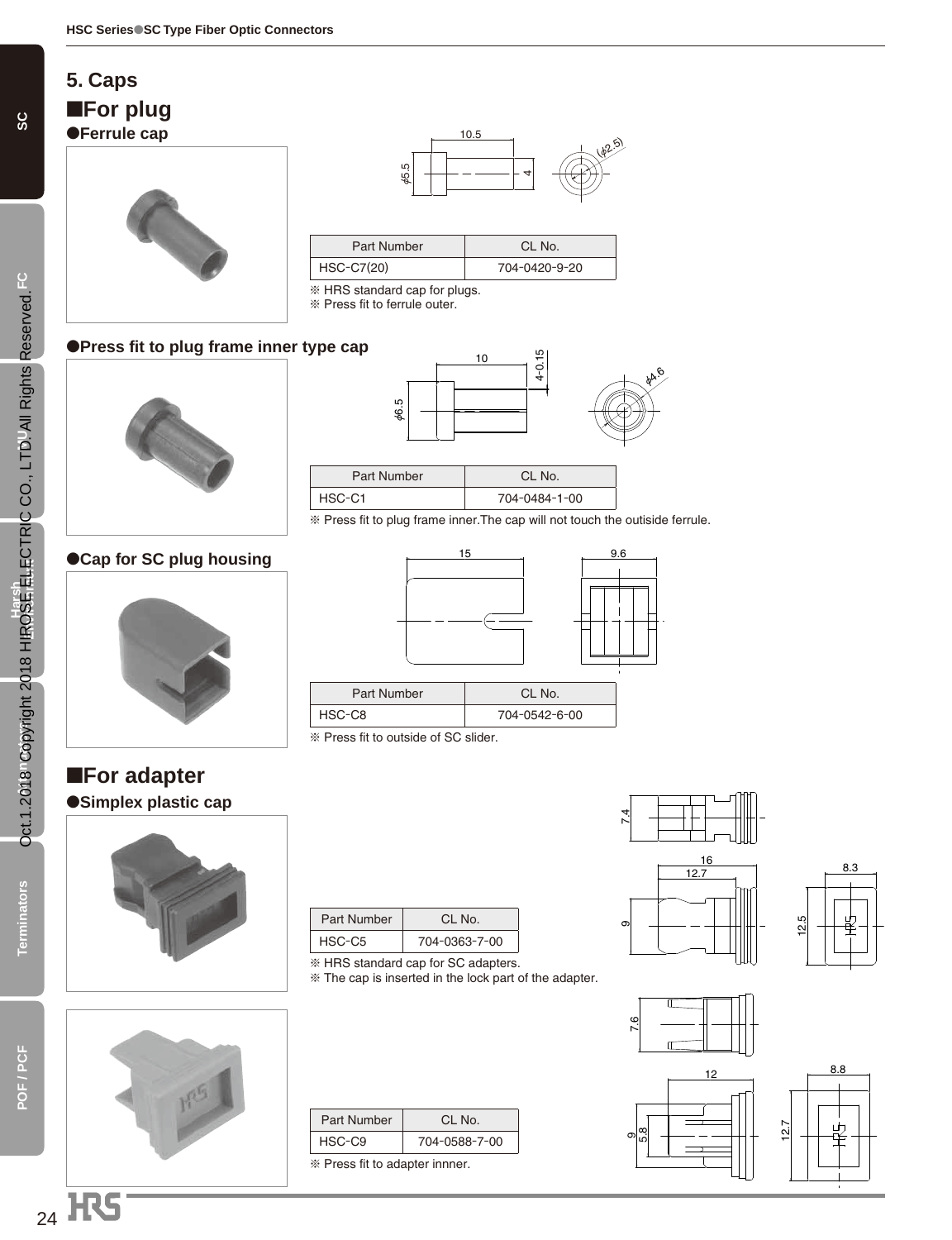#### ●**Simplex plastic cap**



 $\sqrt{2}$ 

L

|                    | 25<br>rö.<br>59 |  |
|--------------------|-----------------|--|
| <b>Part Number</b> | CL No.          |  |
| HSC2-C2            | 704-0487-0-00   |  |
|                    |                 |  |

 $\overline{\mathscr{K}}$  The cap is inserted in the lock part of the adapter.

#### ●**Duplex F-type plastic cap**





| Part Number   | CL No.        | <b>Remarks</b> |
|---------------|---------------|----------------|
| $HSCF-C2(40)$ | 704-2126-2-40 | without cahin  |
| $HSCF-C3(40)$ | 704-2135-3-40 | with cahin     |

#### ●**Duplex H-type plastic cap**





| Part Number   | CL No.        | Remarks    |
|---------------|---------------|------------|
| $HSCH-C1(40)$ | 704-2122-1-40 | with cahin |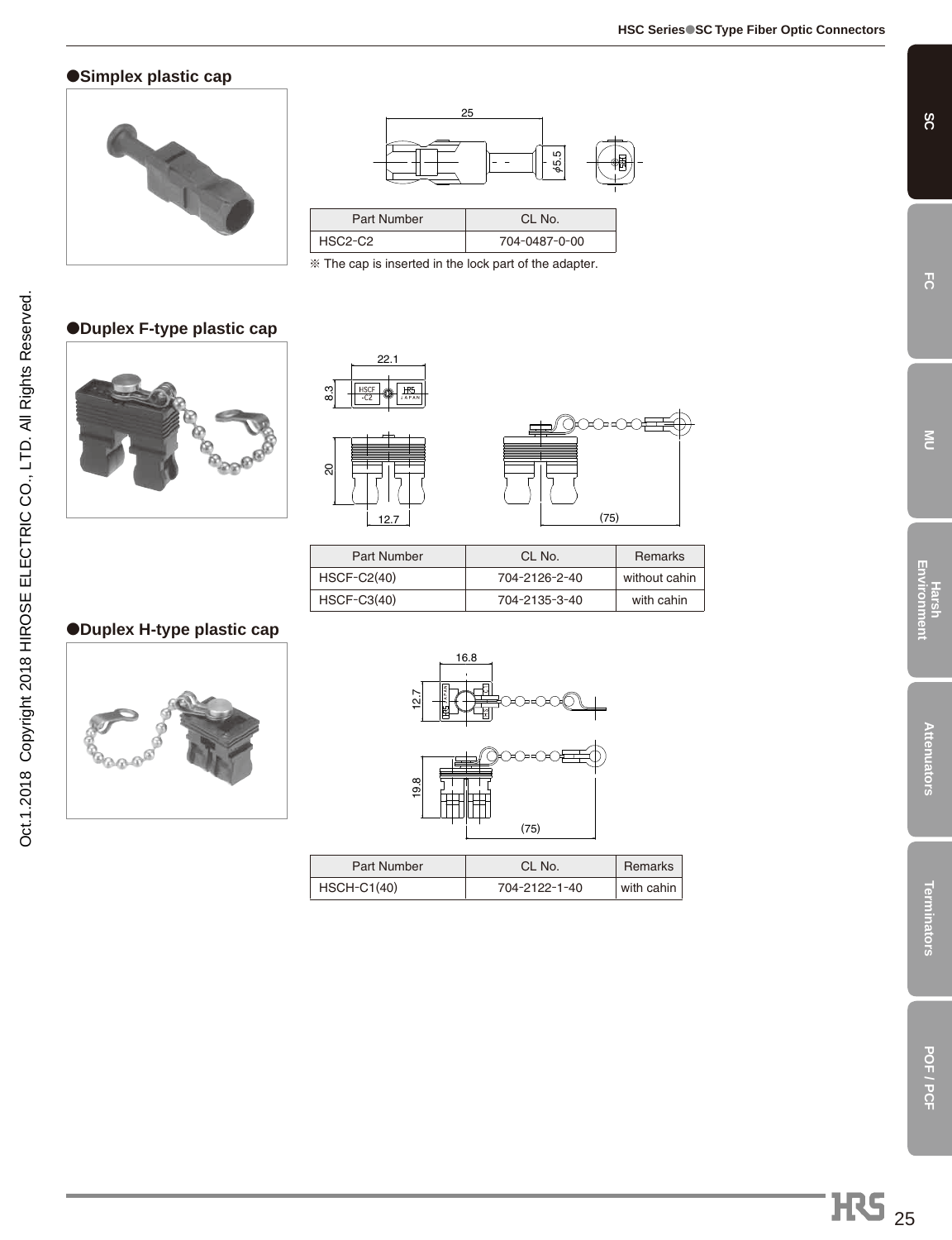# **6. Tools**

#### ●**HSC2 Insertion/Extraction Tool**



| Part Number | CL No.        | Applicable Products |
|-------------|---------------|---------------------|
| HSC-T1-L    | 704-0286-8-00 | <b>HSC2 Series</b>  |

Note. Handle with care because slim tips breaks easily.

#### **<How to operate>**

1.Open the tip of tool by compressing levers as shown below.



2.Insert the tool (with opening the tips) into adapter.



3.Release the levers (then the tool catch HSC2 plug) and you can release the connector.

#### **● Extraction tool for Simplified plug (without boots)**











| Part Number         | CL No.        | Shape    |
|---------------------|---------------|----------|
| HSC-T <sub>13</sub> | 704-0449-0-00 | Straight |
| HSC-T8              | 704-0447-5-00 | L type   |

<sub>26</sub> H<sub>S</sub>

**SC**